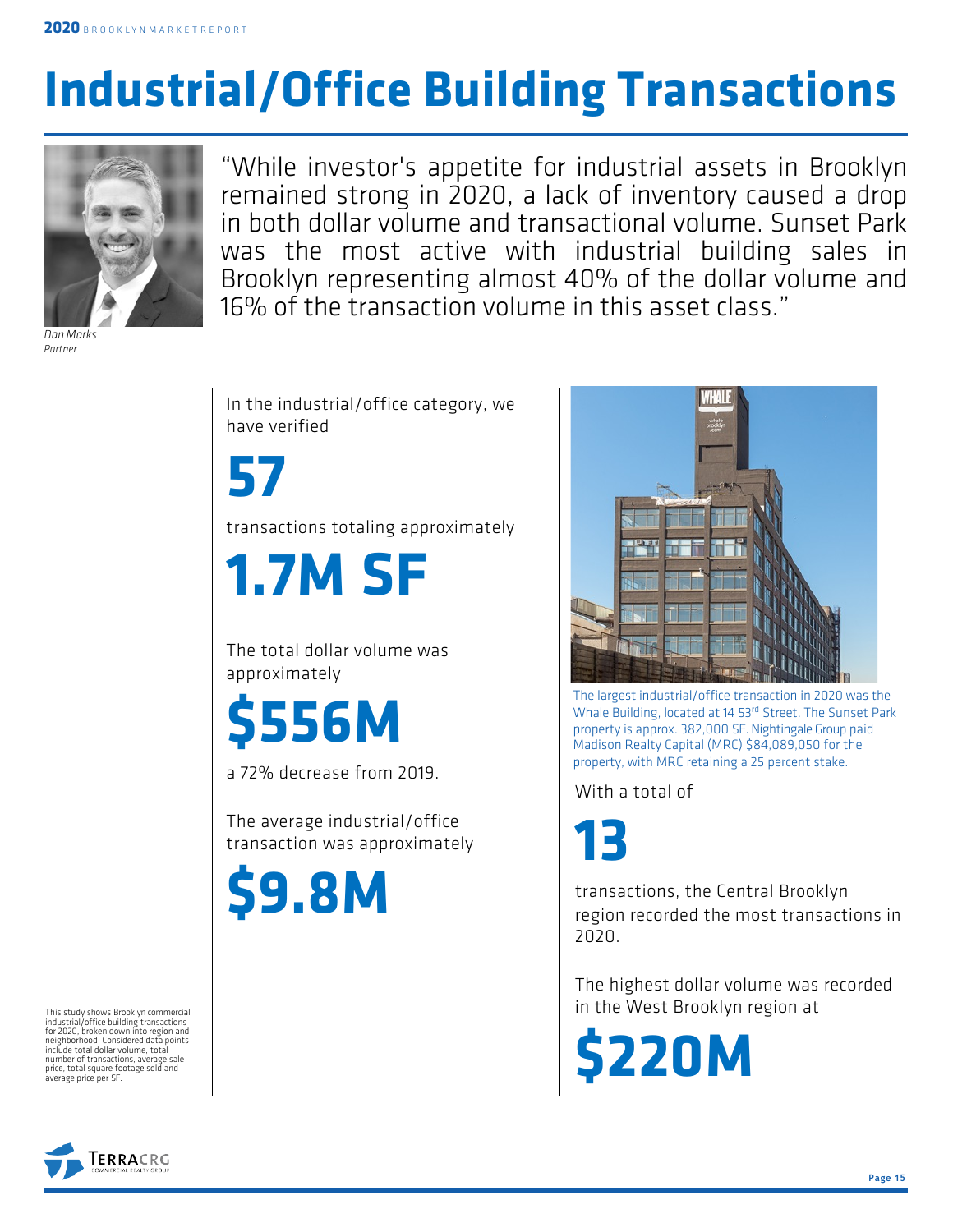```
2020 B R O O K L Y N M A R K E T R E P O R T
```

| <b>Industrial/Office</b> |    |                      |                     |          |            |                 |           |
|--------------------------|----|----------------------|---------------------|----------|------------|-----------------|-----------|
| Neighborhood             |    | <b>Dollar Volume</b> | <b>Transactions</b> |          | Avg. Price | <b>Total SF</b> | Avg P/SF  |
| Borough Park             | \$ | 36,440,000           | 5                   | $\zeta$  | 7,288,000  | 161,360         | \$<br>226 |
| East Flatbush            | \$ | 11,275,000           | 6                   | \$       | 1,879,167  | 52,729          | \$<br>214 |
| Kensington               | \$ | 3,800,000            | 1                   | \$       | 3,800,000  | 6,000           | \$<br>633 |
| Midwood                  | \$ | 6,625,000            | 1                   | \$       | 6,625,000  | 10,000          | \$<br>663 |
| <b>Central</b>           | \$ | 58,140,000           | 13 <sup>°</sup>     | \$       | 4,472,308  | 230,089         | \$<br>253 |
| Brownsville              | \$ | 6,825,000            | $\overline{2}$      | $\zeta$  | 3,412,500  | 30,500          | \$<br>224 |
| Canarsie                 | \$ | 7,200,000            | 1                   | \$       | 7,200,000  | 30,600          | \$<br>235 |
| <b>Cypress Hills</b>     | \$ | 1,050,000            | 1                   | \$       | 1,050,000  | 3,391           | \$<br>310 |
| East NY                  | \$ | 14,975,000           | 3                   | \$       | 4,991,667  | 122,868         | \$<br>122 |
| <b>East</b>              | \$ | 30,050,000           | 7                   | \$       | 4,292,857  | 187,359         | \$<br>160 |
| Downtown                 | \$ | 11,500,000           | 1                   | $\zeta$  | 11,500,000 | 15,000          | \$<br>767 |
| Gowanus                  | \$ | 80,100,000           | 2                   | \$       | 40,050,000 | 97,244          | \$<br>824 |
| <b>Red Hook</b>          | \$ | 10,000,000           | 1                   | \$       | 10,000,000 | 25,775          | \$<br>388 |
| <b>Greater Downtown</b>  | \$ | 101,600,000          | 4                   | \$       | 25,400,000 | 138,019         | \$<br>736 |
| East Williamsburg        | \$ | 36,090,000           | 6                   | $\zeta$  | 6,015,000  | 67,901          | \$<br>532 |
| Greenpoint               | \$ | 28,900,000           | 6                   | \$       | 4,816,667  | 112,740         | \$<br>256 |
| <b>North</b>             | \$ | 64,990,000           | 12                  | \$       | 5,415,833  | 180,641         | \$<br>360 |
| Bedford Stuyvesant       | \$ | 5,461,963            | $\overline{2}$      | $\zeta$  | 2,730,981  | 13,152          | \$<br>415 |
| <b>Bushwick</b>          | \$ | 44,000,000           | 1                   | \$       | 44,000,000 | 105,289         | \$<br>418 |
| Crown Heights            | \$ | 16,680,000           | З                   | \$       | 5,560,000  | 40,771          | \$<br>409 |
| <b>North-Central</b>     | \$ | 66, 141, 963         | 6                   | \$       | 11,023,660 | 159,212         | \$<br>415 |
| Coney Island             | \$ | 5,500,000            | 1                   | \$       | 5,500,000  | 23,600          | \$<br>233 |
| Gravesend                | \$ | 9,500,000            | 3                   | \$       | 3,166,667  | 22,282          | \$<br>426 |
| Sheepshead Bay           | \$ | 450,000              | 1                   | \$       | 450,000    | 1,789           | \$<br>252 |
| <b>South</b>             | \$ | 15,450,000           |                     | $5\;$ \$ | 3,090,000  | 47,671 \$       | 324       |
| Fort Hamilton            | Ş  | 8,190,000            |                     | Ş        | 8,190,000  | $19,550$ \$     | 419       |
| <b>Sunset Park</b>       | \$ | 211,605,050          | 9                   | \$       | 23,511,672 | 738,697 \$      | 286       |
| <b>West</b>              | \$ | 219,795,050          | 10                  | \$       | 21,979,505 | 758,247         | \$<br>290 |
|                          |    |                      |                     |          |            |                 |           |
| Neighborhood             |    | <b>Dollar Volume</b> | <b>Transactions</b> |          | Avg. Price | <b>Total SF</b> | Avg P/SF  |
| <b>Brooklyn Wide</b>     | \$ | 556, 167, 013        | 57 <sub>5</sub>     |          | 9,757,316  | 1,701,238 \$    | 327       |